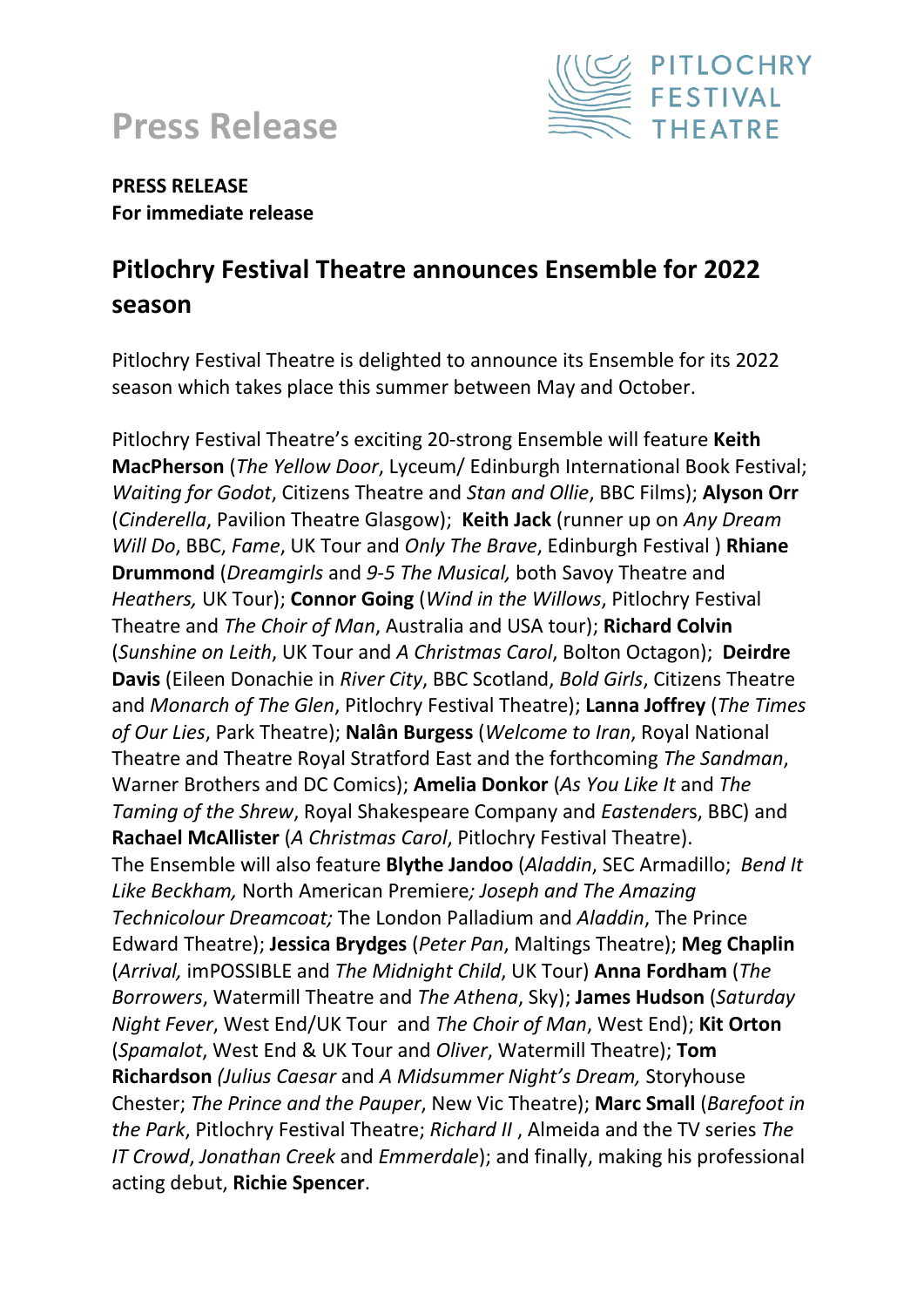# **Press Release**



Pitlochry Festival Theatre's Artistic Director **Elizabeth Newman** said about the talented Ensemble:

*"We are so excited to welcome our 2022 Ensemble to Pitlochry this year. We cannot wait to start rehearsals for productions which will also see us return to producing theatre inside our building as well as outside and online. This fantastic Ensemble of incredibly talented actors will perform some extraordinary dramas, comedies, new works, and musicals in repertoire throughout our Summer Season including in our brand new Studio. The team of Directors Amy Liptrott, Ben Occhipinti, Brigid Lamour, Caitlin Skinner, and I cannot wait to make the plays with them for our wonderful audiences. During their time with us, you will be able to see this talented group in different roles. I look forward to our audience enjoying them transforming from production to production. We are also thrilled that this year their work will be seen in Pitlochry and in Edinburgh, London and toured across Scotland, as three of our 2022 summer productions are being co-produced with leading organisations - Stellar Quines Theatre Company, Capital Theatres and Watford Palace Theatre. Pitlochry is known for its Ensemble, and I am excited for us to continue this brilliant tradition."*

Running throughout the summer in the Theatre's Auditorium, new Studio, as well as outside in the theatre's Amphitheatre and riverside Bandstand, the 2022 season will include a staging of the much-loved musical *Sunshine on Leith* (20 May – 1 October), co-produced with Capital Theatres; the premiere, co-produced with Watford Palace Theatre, of Anne-Marie Casey's adaptation of Louisa May Alcott's classic novel *Little Women* (21 July – 29 September); Michael Frayn's iconic backstage comedy *Noises Off* (May 27 – 1 October) which celebrates its 40<sup>th</sup> anniversary; and a revival of Noël Coward's classic 1930s comedy of manners, *Private Lives* (17 June-30 September). The Theatre's new studio with see the premieres of three news plays *Helping Hands* (23 June-9 July) by Cathy Forde; Sara Shaarawi's (*Niqabi Ninja) Sister Radio* (25 August – 28 September) – a co-production with Stellar Quines Theatre Company; and Martin McCormick's new play *The Maggie Wall* (9 – 29 September).

The 2022 season will also see the premiere of two exciting new productions performed in the Theatre's picturesque amphitheatre, nestled within its Explorers Garden and in the shadow of Ben-y- Vrackie. From 8 June – 7 July, the Theatre will stage *Sherlock Holmes: A Study in Lipstick, Ketchup and Blood*, playwright and actor Lesley Hart's (*The Lemon Tree*, Òran Mór) brand new adaptation of Arthur Conan Doyle's classic detective tale *A Study in in*